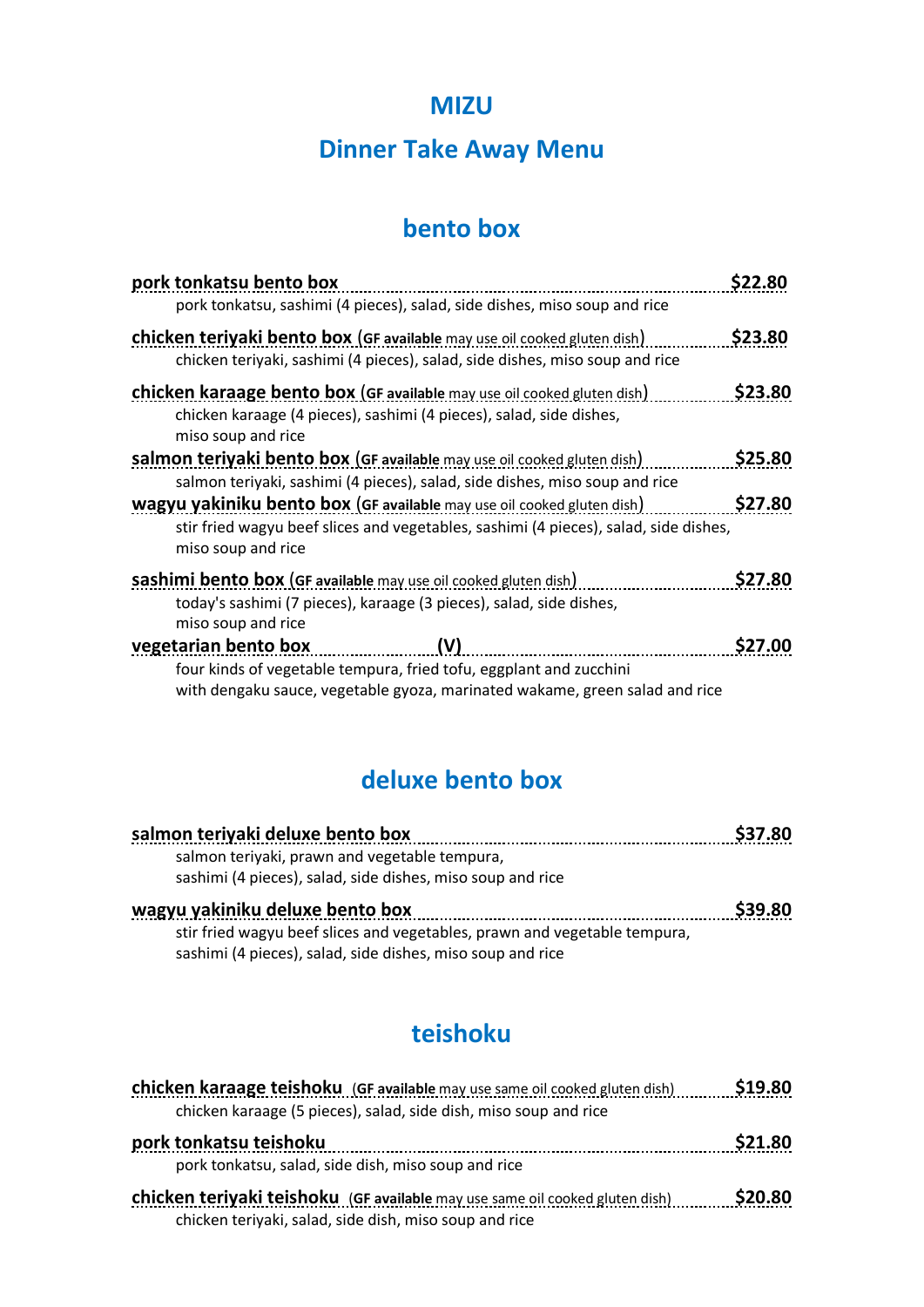| salmon teriyaki teishoku (GF available may use same oil cooked gluten dish)<br>salmon teriyaki, side dishes, miso soup and rice                          | \$21.80 |
|----------------------------------------------------------------------------------------------------------------------------------------------------------|---------|
| tempura teishoku                                                                                                                                         | \$23.80 |
| two prawns and three kinds of vegetable tempura, side dishes,<br>miso soup and rice                                                                      |         |
| <b>sashimi teishoku</b> (GF available may use same oil cooked gluten dish)<br>today's sashimi (10 pieces), side dishes, miso soup and rice               | \$24.80 |
| wagyu yakiniku teishoku (GF available may use same oil cooked gluten dish)<br>stir fried wagyu beef slices and vegetables, side dish, miso soup and rice | \$22.80 |
| yasai tempura teishoku<br>five kinds of vegetable tempura, salad, side dish and rice                                                                     | \$20.80 |

## **sashimi**

| mizupaccio (GF)                                                                                                                  | nn            |
|----------------------------------------------------------------------------------------------------------------------------------|---------------|
| carpaccio MIZU style, salmon sashimi slices with soy, grape seed oil,<br>sea salt, dried shiso flakes and fresh lemon to squeeze |               |
| sashimi (small) (GF)                                                                                                             | <b>S21.00</b> |
| today's selection of sliced raw fish served with wasabi (about 8 pieces)                                                         |               |
| sashimi (medium) (GF)                                                                                                            | \$37.50       |
| today's selection of sliced raw fish served with wasabi (about 15 pieces)                                                        |               |
| sashimi (large) (GF)                                                                                                             | \$54.00       |
| today's selection of sliced raw fish served with wasabi (about 22 pieces)                                                        |               |

# **sushi rolls**

| mizu roll                                                  | (medium size roll, 8 pieces)                                                                             | \$20.80 |
|------------------------------------------------------------|----------------------------------------------------------------------------------------------------------|---------|
|                                                            | avocado, cucumber and tobiko roll topped with salmon, tuna, kingfish and tenkasu                         |         |
|                                                            | tasmanian roll (GF) (medium size roll, 8 pieces)<br>avocado, cucumber and tobiko roll topped with salmon | \$20.80 |
| crunchy roll                                               | (medium size roll, 8 pieces)<br>avocado, cucumber and tobiko roll topped with tuna and crispy tenkasu    | \$20.80 |
| unagi roll                                                 | (medium size roll, 8 pieces)<br>avocado, cucumber and tobiko roll topped with grilled eel                | \$23.80 |
| tempura prawn, avocado, lettuce and tobiko                 | tempura prawn roll (large size roll, 5 pieces)                                                           | \$18.80 |
| california roll<br>prawn, avocado, egg omelette and tobiko | (medium size roll, 6 pieces)                                                                             | \$17.50 |
| fresh salad, avocado and cucumber                          | salad roll (GF) (large size roll, 5 pieces)                                                              | \$13.80 |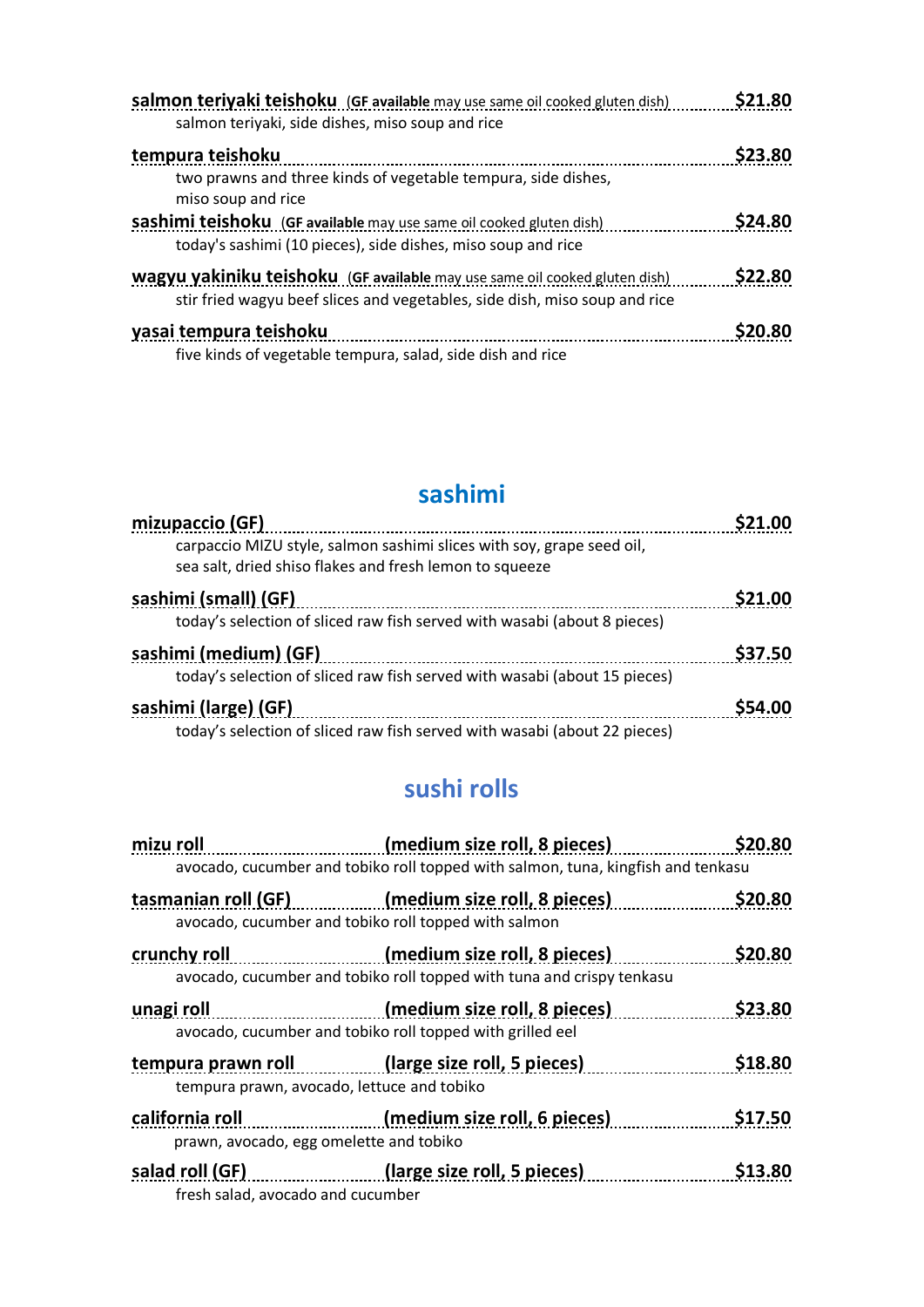## **vegetable**

| tsukemono moriawase                                                                                                    | (v) | \$7.80  |
|------------------------------------------------------------------------------------------------------------------------|-----|---------|
| assorted japanese style pickles                                                                                        |     |         |
| takuan                                                                                                                 |     | \$7.80  |
| sweet and tart slices of yellow pickled daikon                                                                         |     |         |
|                                                                                                                        |     | \$7.80  |
| young soybeans in the pod served with sea salt                                                                         |     |         |
| goma-ae (GF)                                                                                                           |     | \$8.00  |
| green beans with sweet sesame dressing                                                                                 |     |         |
| wasabi daikon (GF)                                                                                                     | (v) | \$12.00 |
| homemade wasabi flavoured quick pickled daikon radish                                                                  |     |         |
| <u>yasai gyoza</u>                                                                                                     |     | \$10.00 |
| deep fried crispy vegetable gyoza with house made gyoza sauce (7 pieces)                                               |     |         |
| nasu dengaku (GF) (may use same oil cooked gluten dish) (v) <i>masu dengaku</i> (may may may may may may may may may m |     | \$16.90 |
| grilled egg plant with sweet miso pastes and sesame                                                                    |     |         |
| agedashi tofu (v)                                                                                                      |     | \$14.80 |
| soft tofu coated with potato starch and deep-fried, served in a broth                                                  |     |         |
| yasai ankake tofu (GF) (may use same oil cooked gluten dish) (v)                                                       |     | \$16.50 |
| fried tofu in light vegetarian sauce of shitake mushrooms, bamboo shoots                                               |     |         |
| and carrots, topped with grated ginger, shallots, black sesame seeds and nori                                          |     |         |
| yasai tempura<br>chef's choice of six kinds of vegetables deep fried in light batter,                                  | (v) | \$23.00 |
| served with konbu based soy dipping sauce                                                                              |     |         |

# **seafood**

| takoyaki                                                                                | \$13.50 |
|-----------------------------------------------------------------------------------------|---------|
| fried octopus dumplings with okonomi sauce,<br>mayonnaise and pickled ginger (5 pieces) |         |
| ebi gyoza                                                                               | \$15.50 |
| deep fried crispy prawn gyoza with house made gyoza sauce (6 pieces)                    |         |
| seafood tempura                                                                         | \$37.50 |
| local tiger prawns, calamari and whiting                                                |         |
| deep fried in light batter, served with ten-tsuyu dipping sauce                         |         |
| prawn & avocado                                                                         | \$36.50 |
| tempura prawns and diced avocado coated with saikyo miso sauce,                         |         |
| wild rocket and crispy julianne salad with MIZU house dressing on top                   |         |
| salmon teriyaki (GF) (may use same oil cooked gluten dish)                              | \$37.50 |
| fresh tasmanian salmon teriyaki with a touch of garlic,                                 |         |
| sautéed kipfler potatoes and steamed asian greens                                       |         |
| salmon / kingfish shioyaki                                                              | \$37.50 |
| grilled sea salt flavoured fresh salmon or kingfish, soba, wild rocket, carrot and      |         |
| walnuts salad, wasabi lime mayonnaise, topped with salmon caviar and nori               |         |
| <b>black cod saikyoyaki (GF)</b> (may use same oil cooked gluten dish)                  | \$49.80 |
| grilled miso marinated black cod, fried eggplant and zucchini with                      |         |
| saikyo miso sauce, topped with wild rocket and crispy julianne salad                    |         |